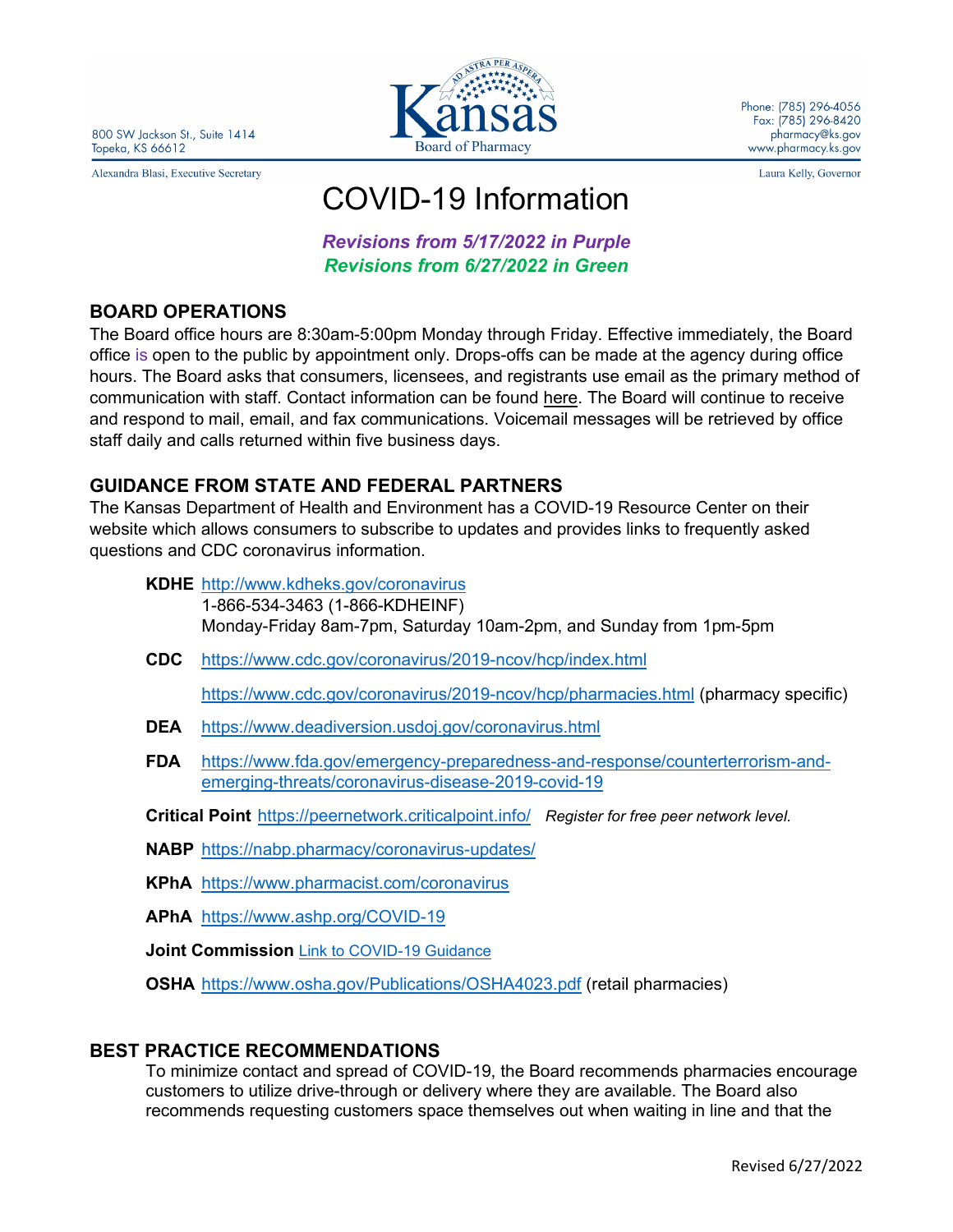pharmacy consider the use of some sort of counter extension or plastic barrier to establish a larger gap between the customer and the cashier, where possible.

Pharmacists should use their professional judgment to ensure policies and procedures are in place to protect Kansas patients. The Board has received consumer complaints related to pharmacy personnel observing appropriate health and safety protocols and prevention measures. Pharmacies are required to comply with all state and local orders. As a reminder, the Board may discipline any pharmacist, intern, or technician upon a finding of unprofessional conduct, which includes conduct likely to harm the public. The CDC has also issued recommendations for face coverings and mitigation measures.

#### **REMOTE WORK**

The Board has made the decision to temporarily allow remote work by pharmacy employees. This allowance only applies to pharmacies physically located in Kansas and persons licensed or registered with the Board. This allowance will remain in effect **through September 30, 2022**. The Board suggests the pharmacy maintain documentation regarding the employee's high-risk status. The Board expects nonresident pharmacies to allow remote work only in accordance with guidance issued by the governing body in the resident state. The Board guidelines for remote work are as follows:

Pharmacies:

- Remote workers must have secure, electronic access to the pharmacy prescription processing software.
- *Special Reminder from the Board:* Any technology used by pharmacy personnel must meet HIPAA compliance standards. The Board also expects HIPAA safeguards to be in place at the location of remote work so that non-employee persons present at the location are not able to see or have access to patient information.
- The Board will not offer guidance as to whether a pharmacy's established processes meet federally-required security and privacy standards.
- The pharmacy must maintain a document (for 5 years) at the pharmacy that includes:
	- $\circ$  A list of all employees working remotely which shall include:
		- Name and license/registration/permit number of the employee
		- Address where the employee will be located when performing the remote activities
		- **Phone number where the employee can be reached when performing the** remote activities
	- $\circ$  The date range that the pharmacy conducted remote work activities
- All remote activities must be able to meet Kansas requirements for recordkeeping and documentation including, but not limited to, tracking the specific personnel who performed various steps in the dispensing process.
- All physical dispensing activities (tablet counting, packaging, labeling, compounding, etc.) and final product review must occur on-site at the pharmacy.
- Nothing in this guidance is intended to allow a pharmacy to be open without a pharmacist physically present at the pharmacy. See K.S.A. 65-1637c.

Pharmacists:

- The pharmacist must be licensed in Kansas.
- Any supervision of technicians, including those working remotely, must be conducted by a pharmacist physically located at the pharmacy. A pharmacist working remotely may not supervise a technician.
- The 4:1 technician to pharmacist ratio is still in effect and includes any technician working remotely. See updated K.A.R. 68-5-16, effective February 7, 2020.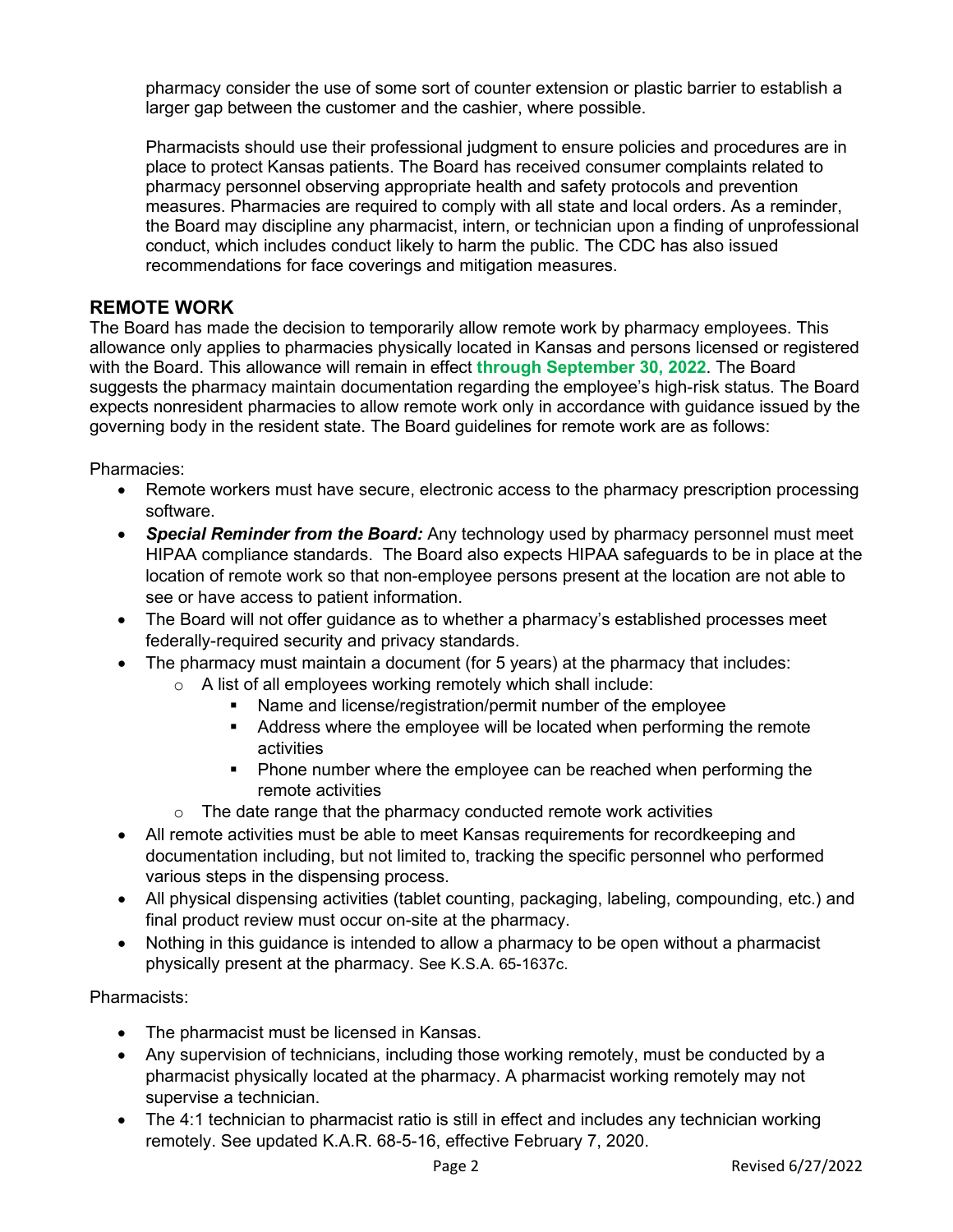Technicians:

- Only grandfathered technicians and technicians that have passed an approved national certification exam may work remotely. This includes technicians with 14- prefixes to their registration number. Technicians with 24- prefixes to their registration number are not allowed to work remotely.
- Technicians may only work remotely during the pharmacy's regular business hours.
- Technicians may perform the following tasks when working remotely:
	- o Data Entry
	- o Order Entry (hospital pharmacies)
	- o Refill queue processing
	- o Sending refill requests to prescribers by automated methods
	- o Insurance Processing or Billing
	- o Contacting patients for clarification of personal data and insurance processing information (i.e., date of birth, insurance information, etc.)
		- *Please note: Patients may be unwilling to provide personal information to a person calling from a phone number unrelated to the pharmacy. Please do not be forceful with patients in these situations and have the technician contact the pharmacy to call the patient directly.*
- While working remotely, technicians may not:
	- o Directly contact prescribers or prescriber offices for clarifications or refills
	- o Directly contact patients for issues related to medication therapy.
	- o *Please note: This list is not exhaustive and the supervising pharmacist should rely on the aforementioned list of approved activities to direct technicians.*
- Any technician working remotely must maintain direct communication capabilities with the supervising pharmacist (located at the pharmacy) at all times. A video component is not required.
- Electronic supervision services are separate from remote supervision allowance provides by the Board. Electronic supervision is already allowed for hospital pharmacies for the supervision of one technician per pharmacy. The pharmacist may still supervise up to the 4:1 technician ratio. See K.A.R. 68-22-1 through K.A.R. 68-22-5.

For interns:

- Except as provided below, interns may work remotely to perform technician functions and are expected to follow the guidelines for technicians. Any hours spent working remotely to perform technician duties shall not count towards the intern hours required by the Board.
- Interns may complete non-patient intern hours remotely through journal clubs, drug updates, presentations, etc. at the direction and discretion of the school and preceptor.
- Interns completing APPE rotations and paid interns with at least a P4 status may work remotely to fulfil non-dispensing functions at the discretion and direction of their preceptor.
- Pharmacists should exercise appropriate discretion but are not limited by a specific ratio in supervising interns providing immunizations at vaccine clinics.

# **IMMUNIZATIONS**

The U.S. Department of Health and Human Services has expanded the PREP Act to include authority for pharmacists, pharmacy interns, and pharmacy technicians to provide immunizations. Such authority supersedes the authority of the State of Kansas related to immunizations (KSA 65-1635a).

According to HHS, amendments independently authorize State-licensed pharmacists to order and administer FDA-approved immunizations to children ages 3-18 years, and order and administer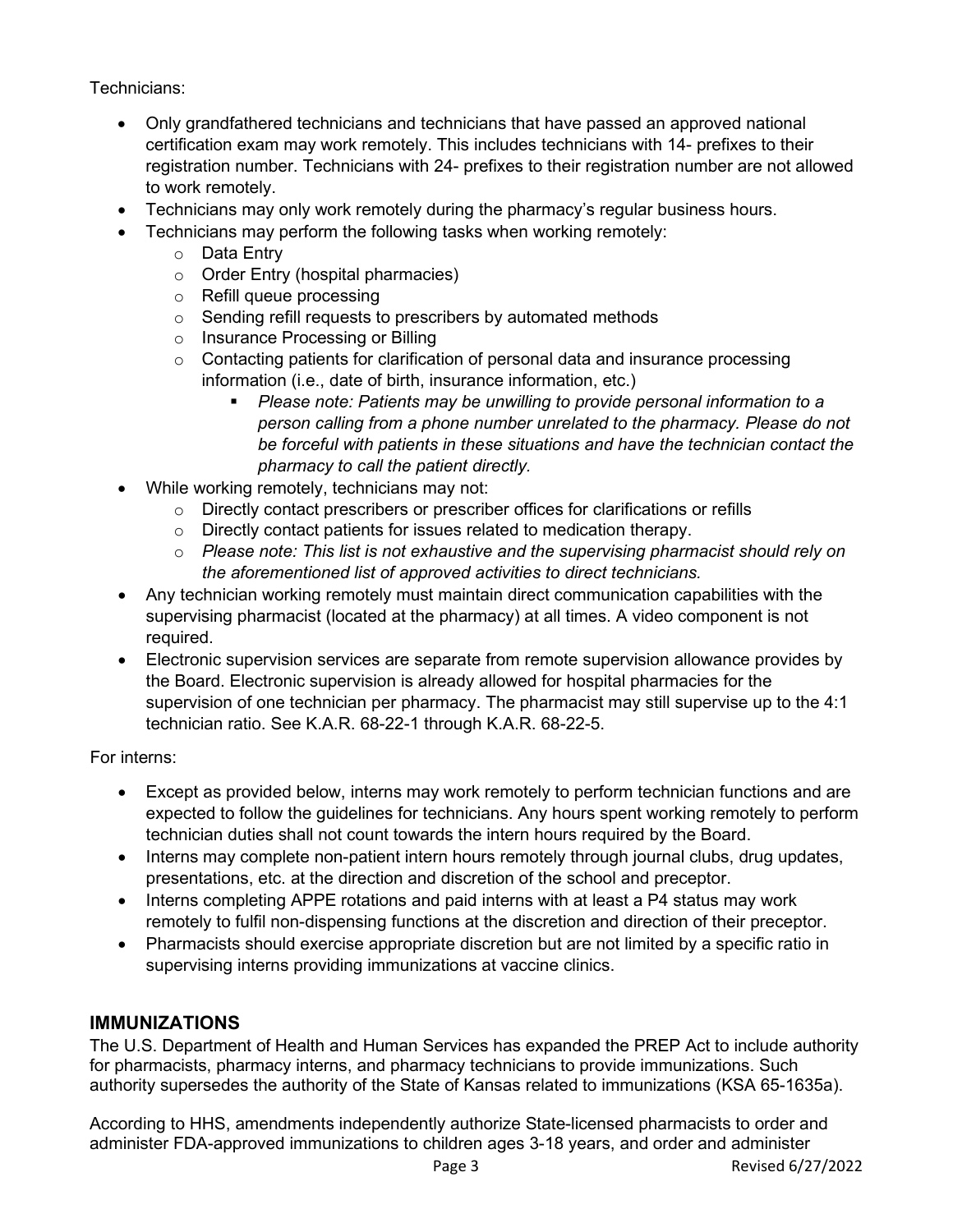COVID-19 immunizations pursuant to FDA authorization. In addition, HHS has granted authority for interns and technicians to administer these immunizations under the direct supervision of the pharmacist who has ordered the immunization. HHS has now expanded this authority in an eighth amendment to allow interns and technicians to administer seasonal influenza vaccines to persons 19 years of age and older under the direct supervision of the pharmacist who has ordered the immunization. All pharmacy personnel are required to be properly licensed/registered in Kansas to perform these functions. The authority is subject to the following requirements:

- Participating pharmacists, interns, and technicians must:
	- o Complete an ACPE immunization certification course;
	- $\circ$  Have a current CPR certificate. No expiration date waiver is allowed.
	- $\circ$  Complete a 2-hour, ACPE-approved continuing education course in immunizations within the current state license period. Note: This is not required by Kansas law, but is required to be eligible under the PREP Act and will count toward Kansas CE requirements.
- Comply with Kansas immunization recordkeeping and reporting requirements, including informing the patient's primary-care provider, submitting to Kansas WebIZ, reporting adverse events, and complying with requirements whereby the person administering a vaccine must review the vaccine registry or other vaccination records prior to administering a vaccine. See K.S.A. 65-1635a.
- Inform any pediatric patient and the patient's adult caregivers of the importance of a well-child visit with a pediatrician or other licensed primary care provider and refer patients as appropriate.
- The ordering and supervising pharmacist must be readily and immediately available to the pharmacy technician administering the immunization.

The federal guidance **does not** require a physician protocol and independently authorizes pharmacists to order immunizations. Pharmacists may continue using a physician protocol but cannot update the protocol to cover any immunization not authorized by KSA 65-1635a. The Board statewide immunization protocol has been updated to include FDA-approved COVID-19 vaccines and is available at [https://pharmacy.ks.gov/resources-consumer-info-2/collaborative-practice.](https://pharmacy.ks.gov/resources-consumer-info-2/collaborative-practice)

Review the HHS guidance for additional requirements. Links to HHS guidance:

- [https://www.hhs.gov/about/news/2020/08/19/hhs-expands-access-childhood-vaccines-during](https://www.hhs.gov/about/news/2020/08/19/hhs-expands-access-childhood-vaccines-during-covid-19-pandemic.html)[covid-19-pandemic.html](https://www.hhs.gov/about/news/2020/08/19/hhs-expands-access-childhood-vaccines-during-covid-19-pandemic.html)
- [https://www.hhs.gov/about/news/2020/09/09/trump-administration-takes-action-to-expand](https://www.hhs.gov/about/news/2020/09/09/trump-administration-takes-action-to-expand-access-to-covid-19-vaccines.html)[access-to-covid-19-vaccines.html](https://www.hhs.gov/about/news/2020/09/09/trump-administration-takes-action-to-expand-access-to-covid-19-vaccines.html)
- [https://www.hhs.gov/about/news/2020/10/21/trump-administration-takes-action-further](https://www.hhs.gov/about/news/2020/10/21/trump-administration-takes-action-further-expand-access-vaccines-covid-19-tests.html)[expand-access-vaccines-covid-19-tests.html](https://www.hhs.gov/about/news/2020/10/21/trump-administration-takes-action-further-expand-access-vaccines-covid-19-tests.html)
- [https://www.federalregister.gov/documents/2021/08/04/2021-16681/eighth-amendment-to](https://www.federalregister.gov/documents/2021/08/04/2021-16681/eighth-amendment-to-declaration-under-the-public-readiness-and-emergency-preparedness-act-for)[declaration-under-the-public-readiness-and-emergency-preparedness-act-for](https://www.federalregister.gov/documents/2021/08/04/2021-16681/eighth-amendment-to-declaration-under-the-public-readiness-and-emergency-preparedness-act-for)

The Kansas Department of Health and Environment has published the State COVID-19 Vaccination Plan, which can be access here: [https://www.coronavirus.kdheks.gov/284/COVID-19-Vaccine.](https://www.coronavirus.kdheks.gov/284/COVID-19-Vaccine) Information includes COVID-19 vaccination provider recruitment and enrollment; ordering, distribution, and inventory; and storage and handling; and documentation and reporting. Make sure to check for any updates!

# **COVID-19 THERAPEUTICS**

The U.S. Department of Health and Human Services has expanded the PREP Act to include authority for pharmacists to order and administer COVID-19 therapeutics, and authority for pharmacy interns and technicians to administer COVID-19 therapeutics under the direct supervision of the ordering pharmacist. Such authority supersedes the authority of the Pharmacy Act of the State of Kansas or any other Kansas law.